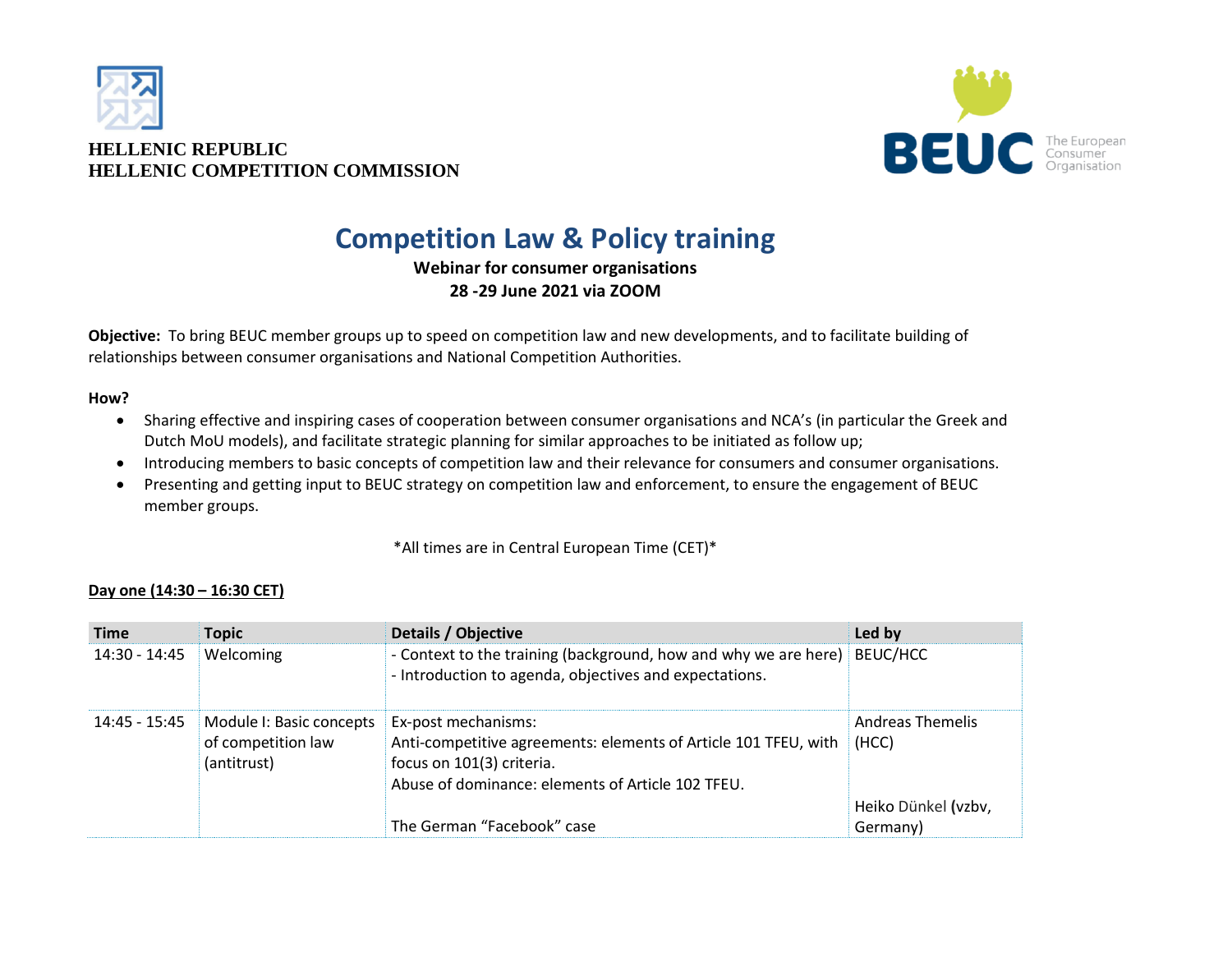

### **HELLENIC REPUBLIC HELLENIC COMPETITION COMMISSION 15:45 - 16:00 Break**



| 16:00 - 16:30 |                    | Module II: Basic concepts   Merger control: test case (Google / Fitbit) substantive and | Vanessa Turner (BEUC) |
|---------------|--------------------|-----------------------------------------------------------------------------------------|-----------------------|
|               | of competition law | procedural aspects relevant to consumer organisations.                                  |                       |
|               | (merger control)   |                                                                                         |                       |
|               |                    |                                                                                         |                       |

#### **Day 2 (14:30 – 17:30 CET)**

| <b>Time</b>     | Subject/Topic                                      | <b>Detailed Activities and subtopics</b>                                                                                                                                                                                                                                                                                                                                                                                                                                                                                                                                                                                                                                                                    | Led by                             |
|-----------------|----------------------------------------------------|-------------------------------------------------------------------------------------------------------------------------------------------------------------------------------------------------------------------------------------------------------------------------------------------------------------------------------------------------------------------------------------------------------------------------------------------------------------------------------------------------------------------------------------------------------------------------------------------------------------------------------------------------------------------------------------------------------------|------------------------------------|
| 14:00 - 14:05   | Welcoming                                          | Welcome and run through the plan for the day                                                                                                                                                                                                                                                                                                                                                                                                                                                                                                                                                                                                                                                                | <b>HCC</b>                         |
| $14:05 - 15:00$ | Module III: Public<br>Enforcement &<br>cooperation | How to build synergies with consumer organisations? The<br>national agencies view.<br>Panel discussion with:<br>Ioannis Lianos (Hellenic Competition Commission,<br>Greece)<br>Martijn Snoep (Authority for Consumers and Markets,<br>The Netherlands)<br>Šarūnas Keserauskas (Competition Council of the<br>Republic of Lithuania)<br>Joaquin Lopez Valles (National Commission of Markets<br>and Competition, Spain)<br>How can consumer organisations and competition<br>$\bullet$<br>agencies work together?<br>What type of evidence is most helpful to competition<br>$\bullet$<br>agencies?<br>What are the most effective means for a consumer<br>$\bullet$<br>organisation to contribute to cases? | Moderator: Agustin<br>Reyna (BEUC) |